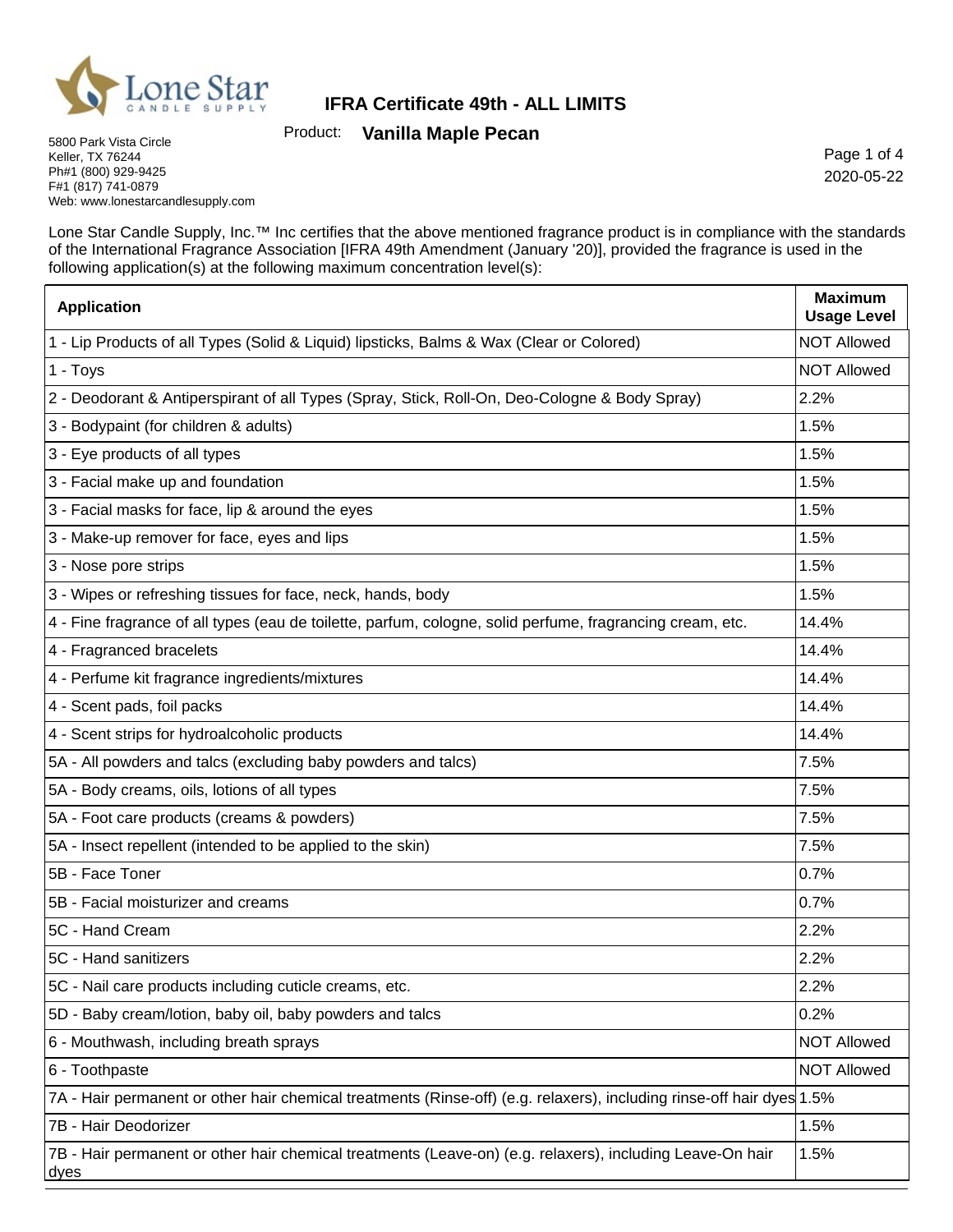

Product: **Vanilla Maple Pecan**

5800 Park Vista Circle Keller, TX 76244 Ph#1 (800) 929-9425 F#1 (817) 741-0879 Web: www.lonestarcandlesupply.com

Page 2 of 4 2020-05-22

| <b>Application</b>                                                                                                                             | <b>Maximum</b><br><b>Usage Level</b> |
|------------------------------------------------------------------------------------------------------------------------------------------------|--------------------------------------|
| 7B - Hair sprays of all types (pumps, aerosol sprays, etc.)                                                                                    | 1.5%                                 |
| 7B - Hair styling aids Non-Sprays (mousse, gels, leave in conditioners)                                                                        | 1.5%                                 |
| 7B - Shampoo - Dry (waterless shampoo)                                                                                                         | 1.5%                                 |
| 8 - Baby Wipes                                                                                                                                 | 0.2%                                 |
| 8 - Intimate wipes                                                                                                                             | 0.2%                                 |
| 8 - Tampons                                                                                                                                    | 0.2%                                 |
| 8 - Toilet Paper (wet)                                                                                                                         | 0.2%                                 |
| 9 - All depilatories (including facial) and waxes for mechanical hair removal                                                                  | 4.4%                                 |
| 9 - Baby wash, bath, shampoo                                                                                                                   | 4.4%                                 |
| 9 - Bar Soap                                                                                                                                   | 4.4%                                 |
| 9 - Bath gels, foams, mousses, salts, oils and other products added to bathwater                                                               | 4.4%                                 |
| 9 - Body washes and shower gels of all types                                                                                                   | 4.4%                                 |
| 9 - Cleanser for face, eyes and lips                                                                                                           | 4.4%                                 |
| 9 - Conditioner (rinse-off)                                                                                                                    | 4.4%                                 |
| 9 - Foot care products (feet are placed in a bath for soaking)                                                                                 | 4.4%                                 |
| 9 - Liquid soap                                                                                                                                | 4.4%                                 |
| 9 - Shampoo of all type                                                                                                                        | 4.4%                                 |
| 9 - Shampoos for pets                                                                                                                          | 4.4%                                 |
| 9 - Shaving creams of all types (stick, gels, foams, etc.)                                                                                     | 4.4%                                 |
| 10A - Dry cleaning kits                                                                                                                        | 4.4%                                 |
| 10A - Fabric softeners of all types including fabric softener sheets                                                                           | 4.4%                                 |
| 10A - Floor wax                                                                                                                                | 4.4%                                 |
| 10A - Fragranced oil for lamp ring, reed diffusers, pot-pourri, etc.                                                                           | 4.4%                                 |
| 10A - Hand dishwashing detergent (including concentrates)                                                                                      | 4.4%                                 |
| 10A - Hand wash laundry detergent (including concentrates)                                                                                     | 4.4%                                 |
| 10A - Hard surface cleaners of all types (bathroom and kitchen cleansers, furniture polish, etc.)                                              | 4.4%                                 |
| 10A - Household cleaning products, leather cleaning wipes, stain removers, fabric enhancing sprays,                                            | 4.4%                                 |
| 10A - Household cleaning products, other types including fabric cleaners, soft surface cleaners, carpet<br>cleaners, furniture polishes sprays | 4.4%                                 |
| 10A - Household cleaning products, treatment products for textiles (starch sprays, fabric treated with<br>fragrances after wash, deodorizers)  | 4.4%                                 |
| 10A - Laundry pre-treatment of all types (e.g. paste, sprays, sticks)                                                                          | 4.4%                                 |
| 10A - Machine laundry detergents with skin contact (e.g. liquids, powders) including concentrates                                              | 4.4%                                 |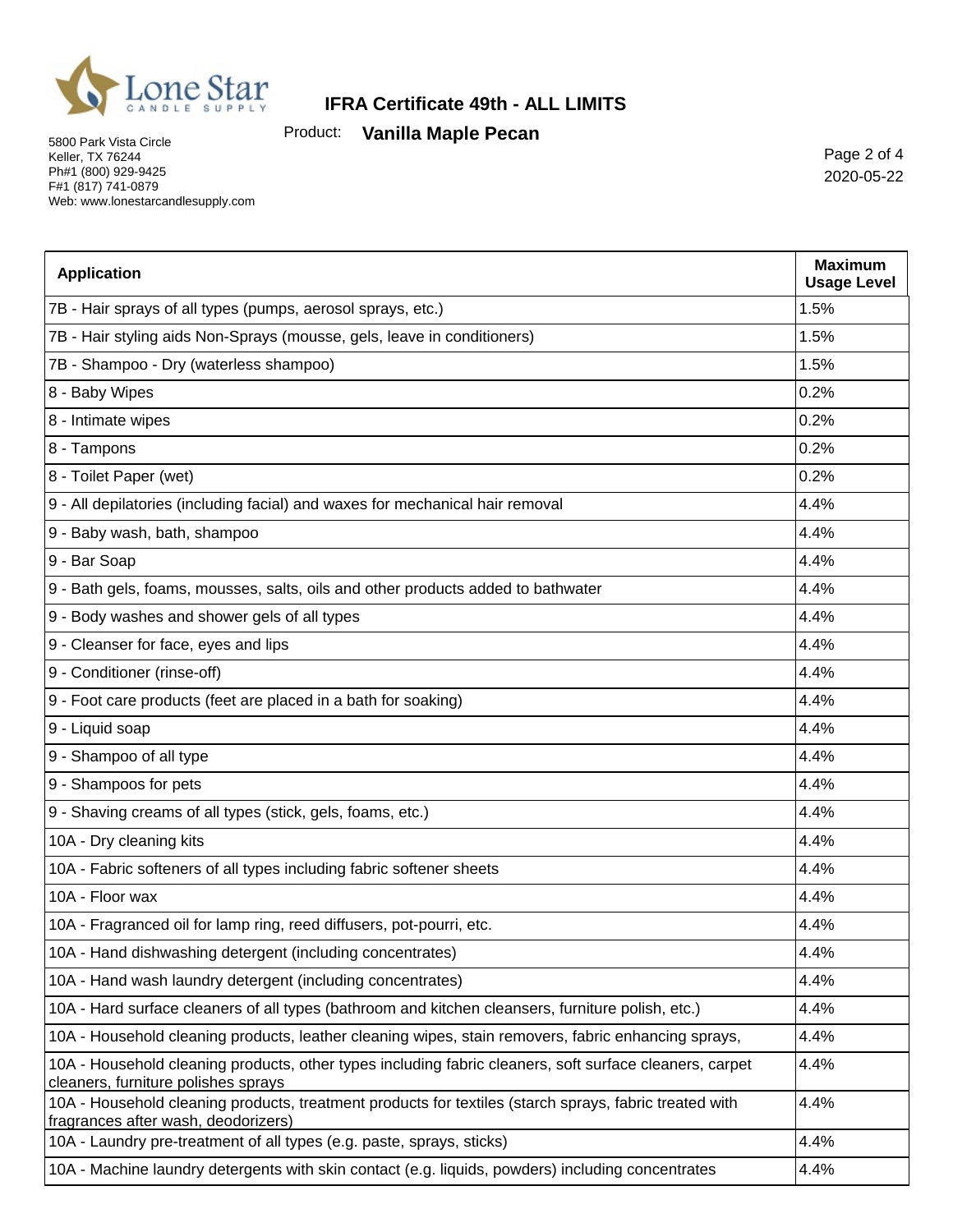

Product: **Vanilla Maple Pecan**

5800 Park Vista Circle Keller, TX 76244 Ph#1 (800) 929-9425 F#1 (817) 741-0879 Web: www.lonestarcandlesupply.com

Page 3 of 4 2020-05-22

| <b>Application</b>                                                                                                                  | <b>Maximum</b><br><b>Usage Level</b> |
|-------------------------------------------------------------------------------------------------------------------------------------|--------------------------------------|
| 10A - Odored distilled water (that can be added to steam irons)                                                                     | 4.4%                                 |
| 10A - Toilet seat wipes                                                                                                             | 4.4%                                 |
| 10B - Aerosol/spray insecticides                                                                                                    | 14.4%                                |
| 10B - Air freshener sprays, including aerosol and pump                                                                              | 14.4%                                |
| 10B - Sprays (of all types) applied to animals                                                                                      | 14.4%                                |
| 11A - Adult incontinence pant, pad                                                                                                  | 0.2%                                 |
| 11A - Diapers (baby & adult)                                                                                                        | 0.2%                                 |
| 11A - Feminine hygiene conventional pads, liners, interlabial pads                                                                  | 0.2%                                 |
| 11A - Toilet paper (dry)                                                                                                            | 0.2%                                 |
| 11B - Facial masks (paper/protective) e.g. surgical masks not used as medical device                                                | 0.2%                                 |
| 11B - facial tissues (dry tissues)                                                                                                  | 0.2%                                 |
| 11B - Fertilizers, Solid (pellet or powder)                                                                                         | 0.2%                                 |
| 11B - Napkins                                                                                                                       | 0.2%                                 |
| 11B - Paper towels                                                                                                                  | 0.2%                                 |
| 11B - Scented socks, gloves                                                                                                         | 0.2%                                 |
| 11B - Tights with moisturizers                                                                                                      | 0.2%                                 |
| 11B - Wheat bags                                                                                                                    | 0.2%                                 |
| 12 - Air delivery systems                                                                                                           | No Restriction                       |
| 12 - Air fresheners and fragrancing of all types (Concentrated Aerosol metered doses, plug-ins, closed<br>systems, solid substrate) | No Restriction                       |
| 12 - Air fresheners and fragrancing of all types (incense, liquid refills (Cartridge), air freshening crystals)                     | No Restriction                       |
| 12 - Air fresheners and fragrancing of all types (membrane delivery, electical, powders, fragrancing sachets) No Restriction        |                                      |
| 12 - Candles of all types (including encased)                                                                                       | No Restriction                       |
| 12 - Cat litter                                                                                                                     | No Restriction                       |
| 12 - Cell phone cases                                                                                                               | No Restriction                       |
| 12 - Deodorizers/maskers not intended for skin contact (e.g. fabric drying machine deodorizers, carpet<br>powders)                  | No Restriction                       |
| 12 - Dishwash detergent and deodorizers - for Machine Wash                                                                          | No Restriction                       |
| 12 - Fuels                                                                                                                          | No Restriction                       |
| 12 - Insecticides (e.g. mosquito coil, paper, electrical, for clothing) excluding aerosols/sprays                                   | No Restriction                       |
| 12 - Joss sticks or incense sticks                                                                                                  | No Restriction                       |
| 12 - Laundry detergents with minimal skin contact (e.g. liquid tabs, pods)                                                          | No Restriction                       |
| 12 - Olfactive Board Games                                                                                                          | No Restriction                       |